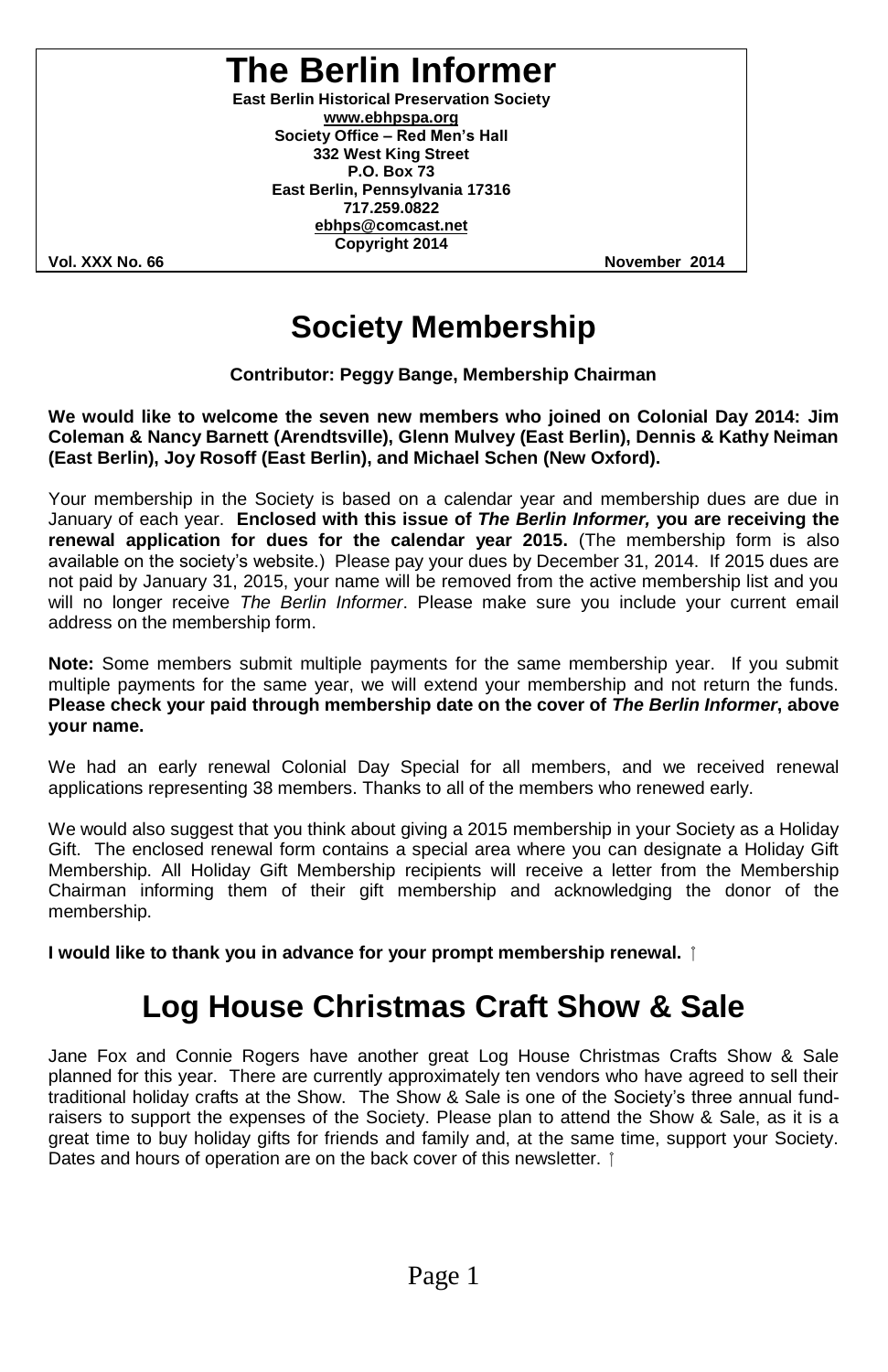### **Board of Directors Seeks New Leadership for** *The 1764 Preservation Fund*

The EBHPS Board of Directors is seeking a new leader(s) for *The 1764 Preservation Fund*.

In 2012, Peggy and Clair Bange approached the Board with the concept of soliciting funds from area businesses and organizations for the preservation of the Society's buildings. The Board approved the concept and Peggy and Clair then submitted an action plan to the Board for the implementation of *The 1764 Preservation Fund.*

As previously reported in *The Berlin Informer*,"*The 1764 Preservation Fund* is designed for companies and organizations to provide annual contributions for the ongoing preservation of the Society's buildings. All contributions will be dedicated to the preservation of the Society's five buildings."

In 2013, approximately 90 local area businesses and organizations were contacted by Peggy and Clair and asked to provide donations to the Society that would be used exclusively for the preservation of the five building which the Society maintains. Seven organizations responded with contributions totaling \$1325. This year, 2014, approximately 100 local area businesses and organizations were contacted and asked to provide donations to the Society. The original seven organizations responded positively and four new organizations responded with contributions. 2014 contributions totaled \$2450, for an 85% increase over 2013.

Earlier this year, Peggy and Clair informed the Board that they want to pass the torch to another Society member or members to manage the solicitation of memberships in *The 1764 Preservation Fund*. The expectation is that we can find someone who has knowledge of and relationships with many of the local area businesses and organizations, so that they can use those relationships to help increase the number of organizations making an annual contribution and increase the level of contributions for current *1764 Preservation Fund* members.

As the income from our current fundraisers either remains static or in some situations are starting to decline, it is critical that we continue to develop and grow *The 1764 Preservation Fund.*

If you have an interest in helping to continue building the preservation fund to maintain the Society's buildings, then please contact Bev Jadus, either by phone or email, at Red Men's Hall to express your interest in this leadership position. The email address and phone number are in the masthead on page 1. **We would like to have new leadership in place by mid-December 2014, so solicitation can begin in January 2015 before everyone gives their donations to other organizations**. Peggy and Clair will assist the new leadership with past practices and the mailing list. 1

### **2015 Historic East Berlin Antique Show**

Mark you calendars now for the 2015 antique show. The preview will be Thursday evening, April 30, 2015. The show will then continue on May 1 and 2, 2015 for general admission. We again expect to provide free admittance to the show on May 1 and 2 to current EBHPS members.  $\uparrow$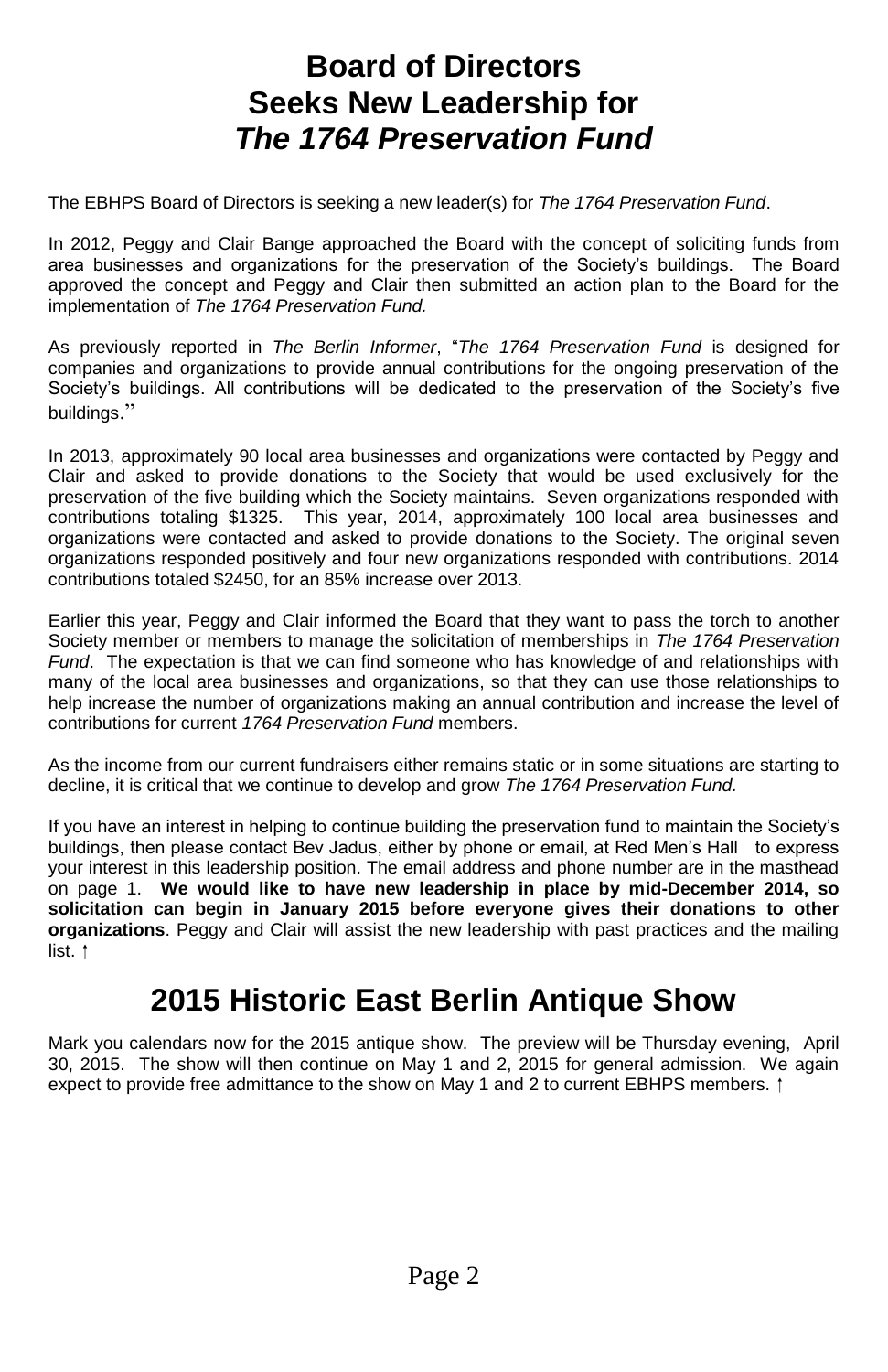## **Message from Your Board President - Bev Jadus**

If you have driven past the log schoolhouse or the back of Red Men's in the last few weeks you have probably noticed some busy contractors, hard at work outside replacing rotten boards and sills, scraping, priming, glazing and painting. Interior work at the schoolhouse began today and should be finished when you receive this. By then both crews will have moved on to the log house to reglaze the windows and repair and paint the gable ends. Many thanks to Bill Powell, Mike Loges, Michael Hrinyak, and Clair Bange for assessing the buildings' needs and signing up contractors.

Scenes like this are the end result of all our fundraising work, from the Historic East Berlin Antique Show, Colonial Day, and the Log House Craft Show to the donations received for preservation. This is what we do.

Membership in the Society lends support to all the volunteers who work so hard to raise the necessary funds. However, we are in great need for members to take the next step and become active...planning the events, helping on committees, and especially by becoming board members.

Please choose to contribute some of your skills and time. *No organization can survive without commitment from its members.*

## **Membership Survey**

#### **Contributor: Peggy Bange, EBHPS Membership Chairman**

On the reverse side of the enclosed membership renewal form, please find a survey we are conducting with respect to volunteer skills and volunteer desires of our membership. Please complete this form as a part of your renewal submission.

### **The 1764 Preservation Fund**

#### **Contributor: Peggy Bange, EBHPS Membership Chairman**

As of the publishing of this newsletter, we have received support from the following organizations for 2014. Thanks to all of the contributing organizations. Members, please support these organizations. We increased membership from 7 members in 2013 to 11 members in 2014 and almost doubled the dollar amount of donations.

> East Berlin Excavating, Inc. Rick's Custom Baling, LLC

Sites Realty, Inc.

| 2014 - 1764 Preservation Fund Members |                                  |                                  |
|---------------------------------------|----------------------------------|----------------------------------|
| <b>Platinum</b>                       | Gold                             | Silver                           |
| VFW Post 8896                         | Adams Electric Cooperative, Inc. | <b>ACNB Bank</b>                 |
|                                       | <b>East Berlin Smiles</b>        | Aero Energy                      |
|                                       |                                  | East Berlin Beverage Dist., Inc. |
|                                       |                                  | East Berlin Community Library    |
|                                       |                                  | East Berlin Chiropractor         |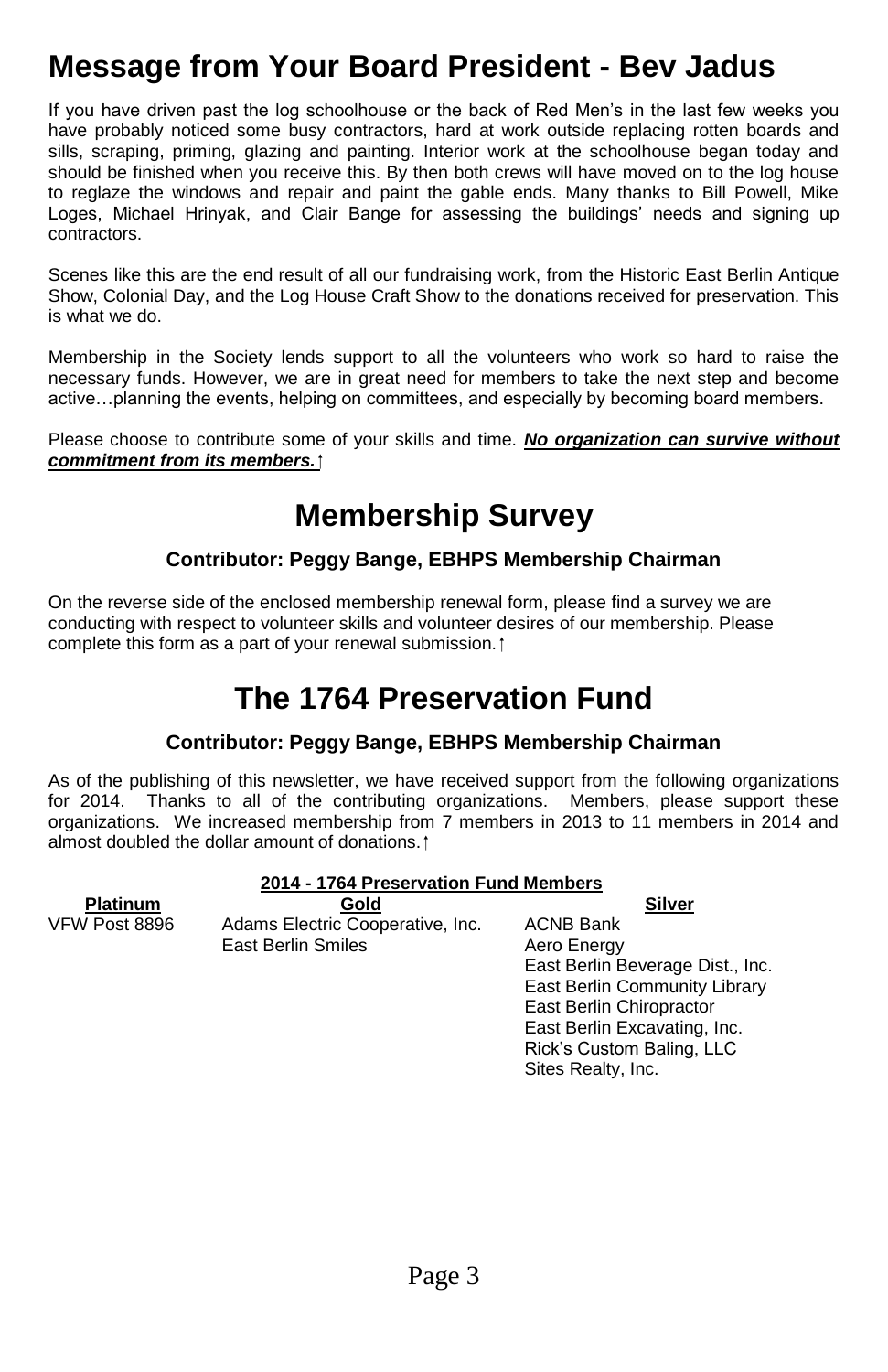### **Progress in Living (My Life in East Berlin from 1946 –1952.)**

#### **Contributor: Charles Bechtel, Society Member**

After the Rural electrification Authority (REA) received the budgeting in the later part of the 1940's to provide rural electricity to secluded farms, my parents arranged to have their farm buildings, including the farmhouse, electrified. Availability of that one utility made an immense lifestyle difference, providing not only electric lights in the farmhouse and in multiple other farm buildings, but also ongoing electric power for rural use of refrigeration in the kitchen, which had become a depended upon factor in East Berlin town living. This development provided the opportunity for our family to move from our rental home in East Berlin, to our family farm in Reading Township, just outside East Berlin.

Since typically farm buildings had not been kept in premium condition during the 1930's depression and the years that followed, a number of initiatives were taken by the family to generate funds to cover roof, porch, and spouting repairs that were needed on the farmhouse, the barn, and other principal buildings.

Farm operations included growing wheat, corn, and hay for animal feed and as crops to generate cash. The family also raised annual fields of tomatoes and sold them to Hanover Canning. In addition, sweet corn, cabbage, strawberries, raspberries, chickens, geese, and ducks were raised and offered for sale during the summer and autumn seasons through a fresh farm produce and meat marketing route which involved door-to-door marketing to families and homes primarily in the West York section or York, PA.

At this time in 1946, our father left his wartime employment in the City of York, and returned to teaching, initially in one room schools at Maple Grove School in the Pigeon Hills and later at Gables School located east of Abbottstown, PA., just off Route 30. During the late nineteen forties these schools were closed due to consolidation, and he transitioned to teaching at the sixth grade level of elementary school in Hanover, PA and to coaching boys basketball there. Our mother continued to teach at Eisenhardt School on Lake Road in nearby York County, PA.

During the 1940's animal pelts brought good prices since fur coats were still part of ladies' fashion. Our family farm straddled Markle Run and abutted the Conewago Creek and was an excellent source of muskrat and skunk furs obtained by trapping.

Also, in the summer months during the late 1940's and early 1950's the principal of East Berlin High School, Elmer Gruver, and his wife, Samantha, held contracts with Adams and York Counties' orchards to supply high school students to both thin and pick peaches. The Gruvers provided transportation to both male and female high school students, and the orchards paid seventy-five cents per hour for ten hours of daily labor six days a week. The student workers were picked up and returned to their homes daily by bus and made provisions for their own lunches.

During the early 1950's a substantial number of high school students also had an opportunity to pick sweet cherries and, later in the season, to pick apples as an income source.

The various types of orchard work turned out to be a key asset in paying for my freshman year of college, when the college years finally happened during the autumn term of 1952.  $\uparrow$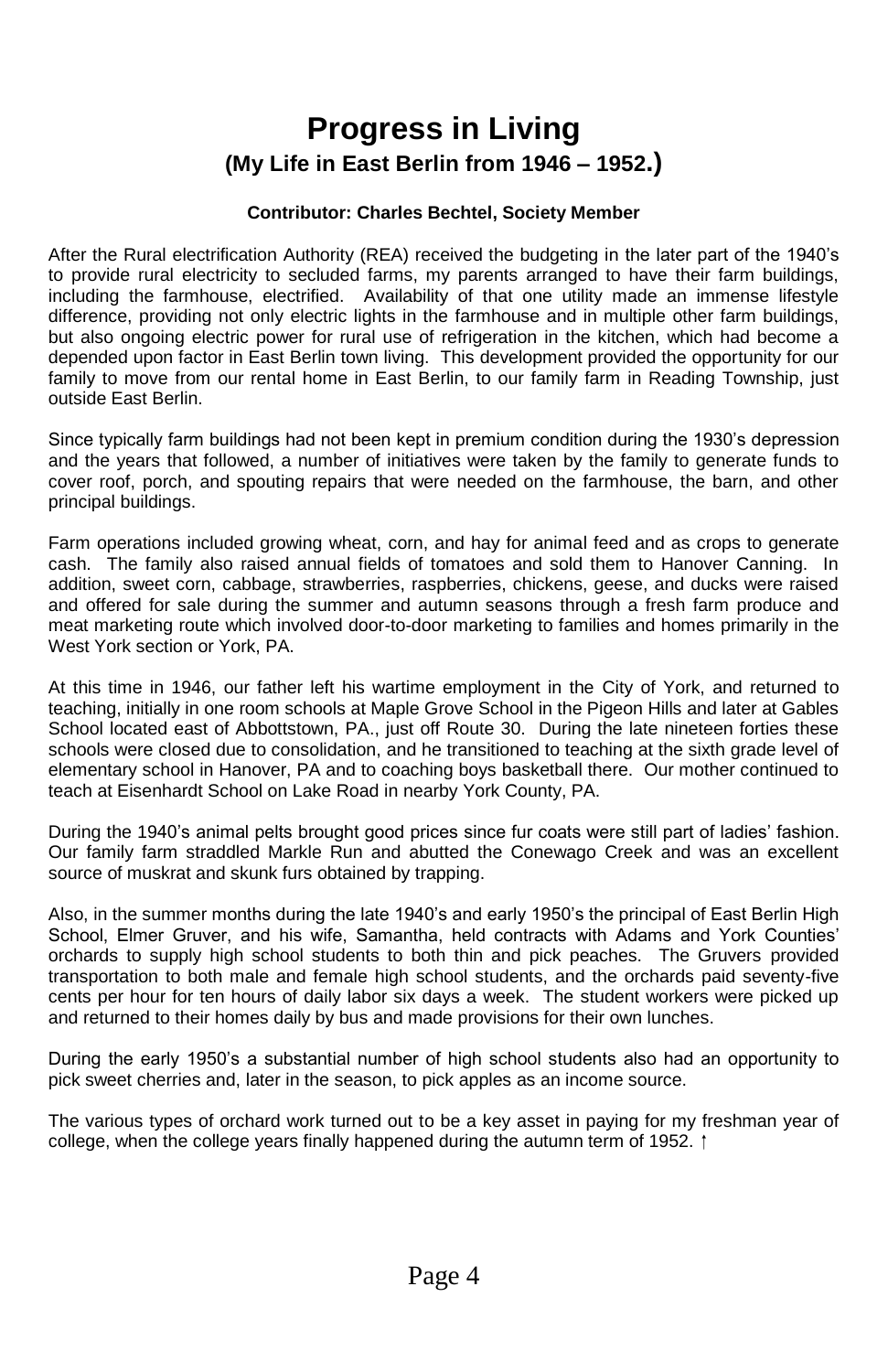# **Colonial Day**

#### **Contributor: The Editor**

We would all like to thank Bev Jadus for again chairing this year's Colonial Day. Without her leadership, the event would not have happened. We are all looking forward to Bev chairing the event again in 2015. By-the-way, since we can no longer afford a paid part-time administrative person, Bev also spends hundreds of hours working throughout the year doing administrative work to keep the Society intact. She deserves a crown!

Bev spends hundreds of hours coordinating the efforts that go into arranging Colonial Day. Vendors must be recruited; vendors' products must be vetted; contracts must be signed by the vendors; phone calls must be made and returned; volunteers must be obtained to lead the various subcommittees, including: the Information Booth, the Pig Roast Stand, the Root Beer Stand, the Parking Lot money takers and directors, the Food Stand, the Funnel Cake stand, and the Entertainment Committee. Bev must arrange for ambulance services, police patrols, street cleaning with the town for before and after the event, contacting the Commonwealth for permission to close the State highway for the event; and, most of all, port-a-potties and trash removal contracts.

Please take a few minutes to send Bev an email or thank-you card for all the hours of effort she puts into this event and the time she commits to the administrative duties throughout the year. Colonial Day is the largest fund-raiser for the Society and without it the Society would cease to exist. I am sure Bev would appreciate your kind words of thanks.

Please visit the Society's website for pictures of this year's Colonial Day. (Photos do not print well in our newsletter and consume costly space.)  $\hat{I}$ 

## **Colonial Day Raffle Winners**

**(The drawing of the winning tickets was done by a person picked from off the street who did not have an entry in the raffle.)**

First Place –250th Anniversary Quilt –Jacque Hoffman (East Berlin, PA) Second Place – Pipe Box – Lauren Peterson (Hagerstown, MD) Third Place – Hand-sculpted Santa – Patti Gumbert (Mechanicsburg, PA)

## **Hands at the Hearth Cooking Club**

#### **Contributor: Jenn Oswald**

The Hands at the Hearth Cooking Club gathered at Redman's Hall on September 27th in the afternoon. The main dish was a favorite of Thomas Jefferson's. It is called Jefferson's Porkchop Casserole, and it was made by layering cubed pork chops and sweet potatoes. A great time was had by all. Hands at the Hearth will be participating in the holiday tour on December 14th. The Log House will be one of the stops on the Holiday House Tour. Hearth cookers will be demonstrating food preparation over the warm fire. Stop in and see us at work.  $\uparrow$ 

### **My Great Grandmother was a Suffragette!**

November 4th is Election Day. Do you know how long it took for women to gain the right to vote? Come to our next meeting and find out. Dora Townsend, great-granddaughter of the influential suffragette Dora Kelly Lewis will give a presentation on her feminist relative and the suffrage movement. Townsend's story is framed with historical facts as well as personal details from letters written by her great-grandmother. This compelling story came to life after Townsend looked through a trunk of Lewis's things which she inherited from her mother, after being contacted by a woman writing a book on famed suffragette, Alice Paul. 1